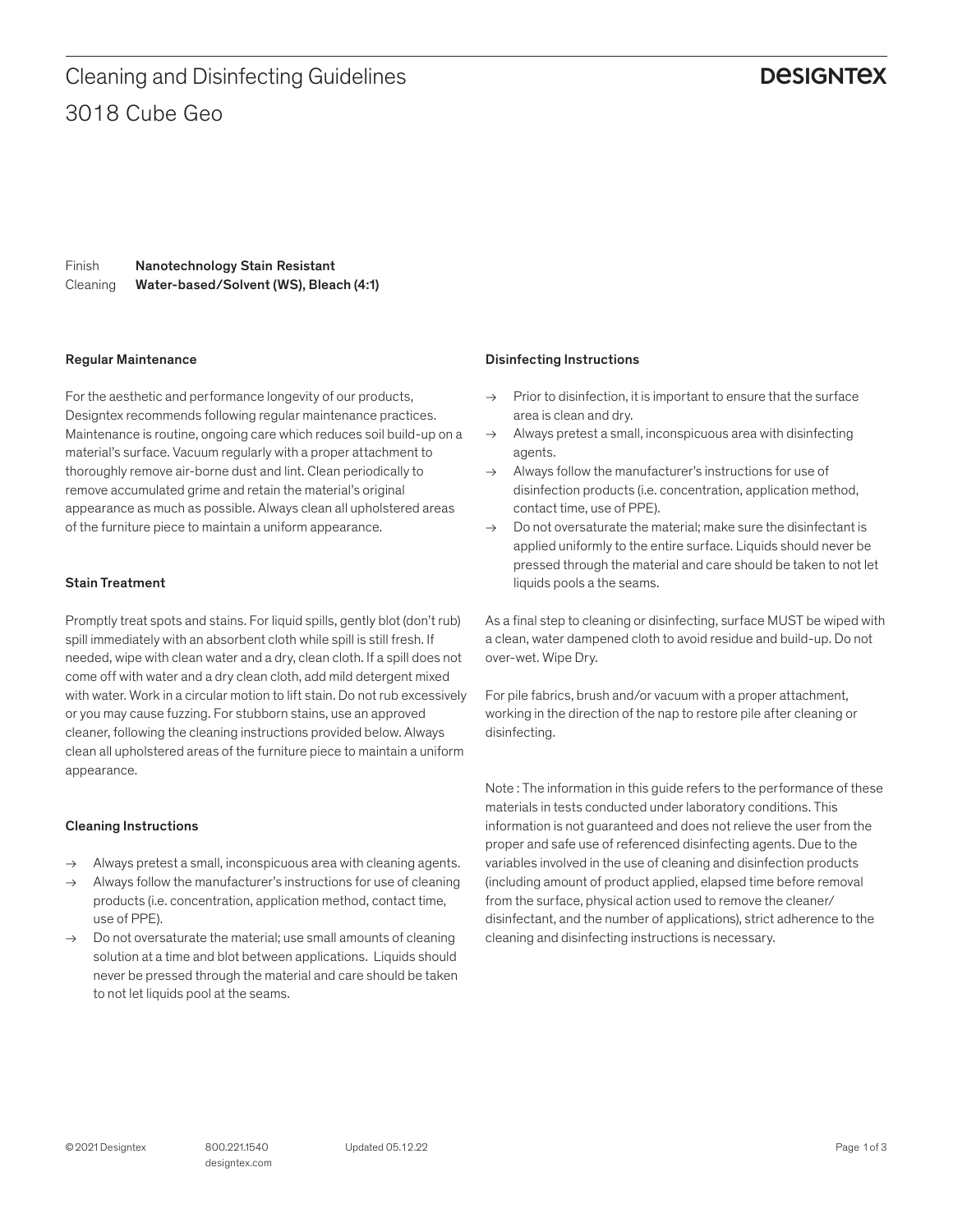# **DESIGNTEX**

#### Approved Disinfectants

Bleach 4:1 Isopropyl Alcohol, 70% Lysol® All-Purpose Cleaner Lysol® Disinfectant Spray Lysol® Disinfecting Wipes (all scents) Oxivir® 1 Oxivir® 1 Wipes Oxivir® Tb Oxivir® Tb Wipes Sani-Cloth® AF3 Germicidal Disposable Wipe Sani-Cloth® Bleach Germicidal Disposable Wipe Super Sani-Cloth® Germicidal Disposable Wipe Virex® II 256

This list represents the most common disinfectants. For specific information on additional cleaners and disinfectants, please contact Product Services at productservices@designtex.com.